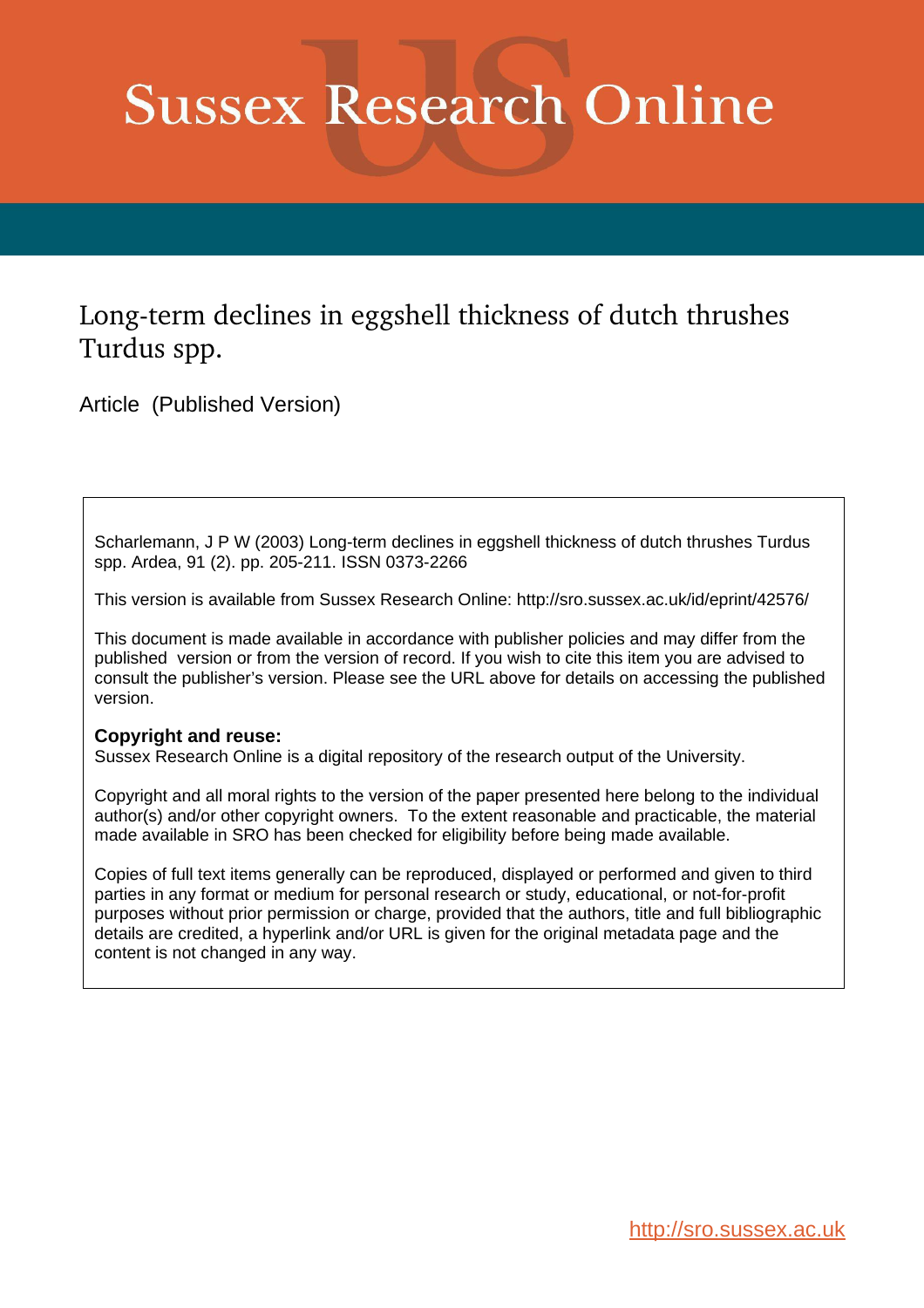## **LONG·TERM DECLINES IN EGGSHELL TffiCKNESS** OF DUTCH THRUSHES TURDUS SPP.



#### JÖRN P.W. SCHARLEMANN<sup>1,2</sup>

Scharlemann J.P.W. 2003. Long-term declines in eggshell thickness of Dutch thrushes *Turdus* spp. Ardea 91(2): 205-212.

The thickness of the eggshells of Blackbird *Turdus merula,* Song Thrush *T. philomelos,* Mistle Thrush *T. viscivorus,* and Ring Ouzel *T. torquatus* has previously been shown to have declined in Britain based upon measurements of eggshells in museum collections. A study of eggs of three of the same species collected in the Netherlands shows evidence of a decline in eggshell thickness of similar magnitude to that found in Britain for these species. This is the first time that eggshell thickness declines of such long duration have been found in two geographically separate areas. The cause of the decline is unknown, but began before the introduction of organochlorine pesticides.

Key words: *Turdus merula* - *T. philomelos* - *T. viscivorus* - egg shell thinning - Netherlands

lConservation Biology Group, Department of Zoology, University of Cambridge, Downing Street, Cambridge, CB2 3EJ, U.K.; E-mail: jpws2@cam.ac.uk; 2Bird Group, The Natural History Museum, Akeman Street, Tring, Hertfordshire, HP23 6AP, U.K.

#### **INTRODUCTION**

Green (1998) reported a decline in eggshell thickness over 150 years for Blackbird *Turdus merula,* Song Thrush *T. philomelos,* Mistle Thrush *T. viscivorus,* and Ring Ouzel *T. torquatus* in Britain. The decline appears continuous and does not coincide with the introduction of organochlorine pesticides in the 1940s. He suggested that acid deposition affecting the availability of calciumrich prey might be the cause of the eggshell thickness decline. Here I investigate whether eggshell thickness declines have occurred in three of these thrushes in the Netherlands (the Ring Ouzel does not occur as a breeding bird), where the soil is less sensitive to acidification (Posch *et al. 1999),* and compare the Dutch data with Green's (1998) data for British thrushes, revised to account for minor errors which did not affect the conclusions.

#### **METHODS**

I measured all clutches of Blackbirds, Song Thrushes, and Mistle Thrushes collected within the Netherlands in the collections of the Zoological Museum, University of Amsterdam (ZMA), and National Natural History Museum *Naturalis,* Leiden (RMNH), provided that there were data on at least the year of collection and locality at which the clutch was taken. Collection sites were scattered throughout the Netherlands, but most clutches were collected within the most populated area enclosed by Umuiden, Zwolle, Arnhem and the mouth of the river Waal, as well as in the vicinity of Leeuwarden, Enschede, Eindhoven and Maastricht. Eggs were excluded if they were broken or rolled unevenly, indicating dried remains of the egg contents. I measured the length, breadth and blowhole diameter with digital callipers and weighed each egg on an electronic balance to the nearest 1 mg. Eggshell thickness was measured directly to  $1\mu$ m with a modified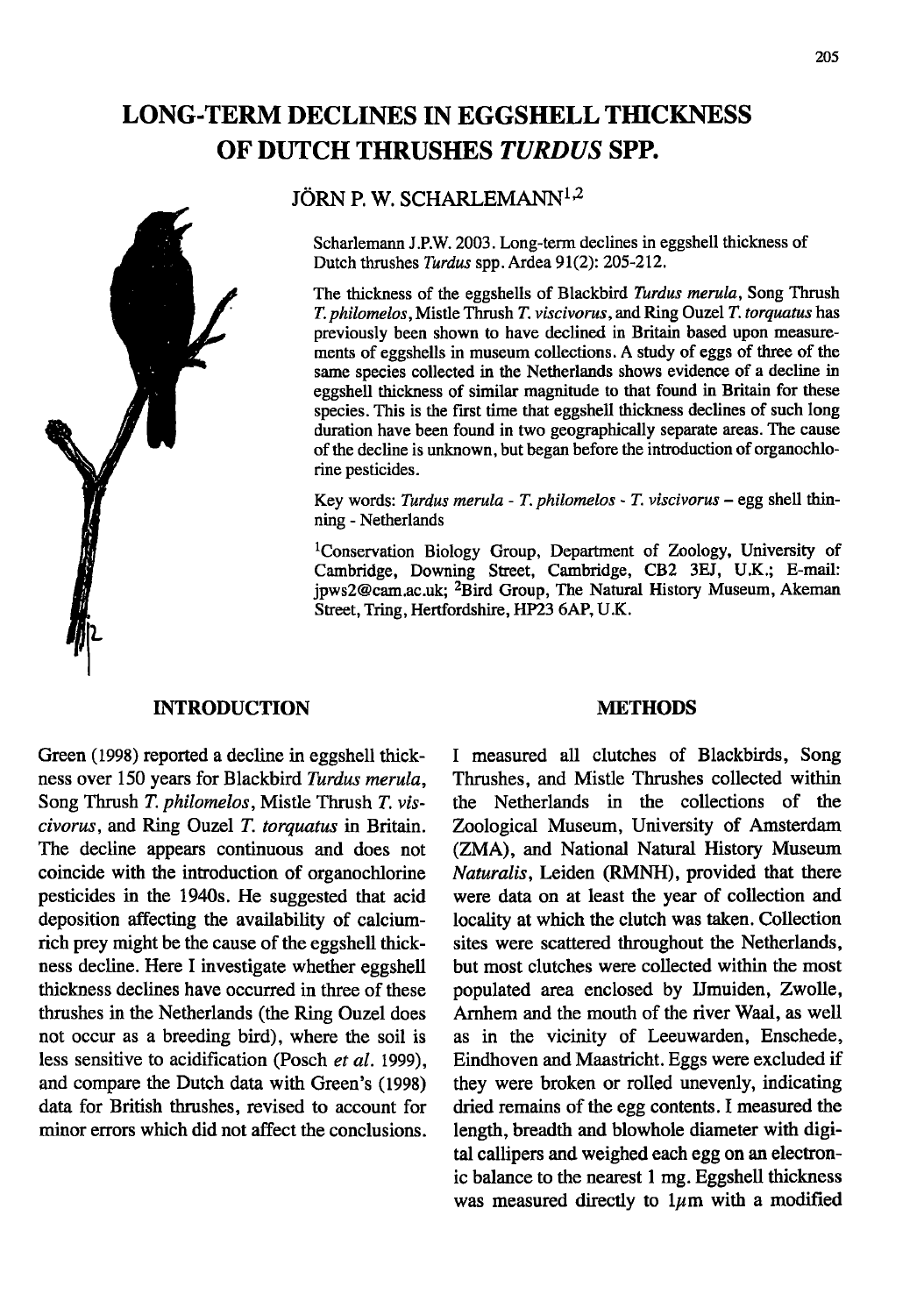digital micrometer, similar to that used by Green (1998).

For each clutch I calculated the mean eggshell thickness index (ETI), the Ratcliffe index (EI) and the Moriarty-Nygård index (Green 2000). When comparing the three indices, as suggested by Green (2000), the ETI performed best for British Blackbirds and Song Thrushes as well as Dutch Blackbirds; the EI was best for Dutch Song Thrushes; and the Moriarty-Nygård index performed best for Mistle Thrush. However, the differences were small and similar to those reported by Green (2000), therefore, to make analyses comparable, I used the ETI. Clutch means of ETI and EI of Dutch eggs are closely correlated (Blackbird,  $r_{224} = 0.966$ ; Song Thrush,  $r_{177} = 0.983$ ; Mistle Thrush,  $r_{76} = 0.966$ ; for all species  $P < 0.001$ ), similar to findings for British clutches (Green 1998).

To assess the effect of measurement error, I measured 15% of the Dutch clutches twice (or 18% of Dutch eggs). A complete set of measurements was obtained on the clutch and the records put out of sight before beginning to measure the clutch again. The within-egg standard deviation (SD) of ETI was 0.0036 mg  $mm^{-2}$ , 1.63% of the mean; of eggshell thickness  $0.52 \mu$ m, or  $0.49\%$ ; of eggshell weight 4.17 mg, or 1.10%; of length 0.144 mm, or  $0.51\%$ ; of breadth 0.008 mm or 0.04%. Differences between the two sets of measurements were not statistically significant (One-way ANOYA).

In all further analyses I used annual means of clutch mean ETI, directly measured eggshell thickness and volume, estimated from length and breadth (Hoyt 1979), to avoid pseudo-replication and problems of heteroscedasticity. I employed general linear models fitting year, year squared and natural logarithm of volume weighted by the number of clutches available per year. The decline of ETI and eggshell thickness could be a consequence of a change in egg volume, as larger eggs might have thicker shells. To account for this I included log(volume) into my models as a loglog relationship is to be expected between ETI/ eggshell thickness and volume. Non significant terms were eliminated from the models. Further, I used analyses of covariance (ANCOYAs) to investigate whether there was a difference in eggshell thickness declines between clutches collected in Britain and the Netherlands.

#### RESULTS

#### Dutch eggshell thinning

In the Netherlands, ETI declined over the years for all of the three species. This decline was statistically significant for Song Thrush and approaching significance for Blackbird and Mistle Thrush (Table la). Similarly, the directly measured eggshell thickness declined for all species in the Netherlands. This effect was significant for Song Thrush and Mistle Thrush and approaching significance for Blackbird (Table 1a). A significant non-linear effect of year was only found for Mistle Thrush. Annual mean ETI and directly measured eggshell thickness were highly significantly correlated for all Dutch thrushes (Blackbird,  $r_{63} = 0.865$ ; Song Thrush,  $r_{56}$  $= 0.946$ ; Mistle Thrush,  $r_{35} = 0.713$ , all  $P < 0.001$ ).

The decline of ETI and eggshell thickness in the Netherlands was not a consequence of changes in egg volume as egg volume had no significant effect and was therefore deleted from the models. Further, egg volume did not change significantly over time for either of the Dutch thrushes (Blackbird,  $F_{1,64} = 0.127$ ,  $P = 0.72$ ; Song Thrush,  $F_{1,56} = 0.00019$ ,  $P = 0.99$ ; Mistle Thrush,  $F_{1,39} = 0.0067$ ,  $P = 0.94$ ). Also annual mean ETI showed no significant correlation with volume for any species (Blackbird,  $r_{64} = -0.116$ ,  $P = 0.35$ ; Song Thrush,  $r_{56} = -0.193$ ,  $P = 0.15$ ; Mistle Thrush,  $r_{38} = 0.153$ ,  $P = 0.34$ ). As for the British eggs (Green 1998), no significant correlations between ETI and egg volume or between volume and year were observed.

#### Effects of organochlorine pesticides

I fitted weighted models for both ETI and eggshell thickness with year, year squared and log (volume) for Dutch clutches collected before 1947, thereby excluding any possible effect of organochlorine pollutants. Year squared and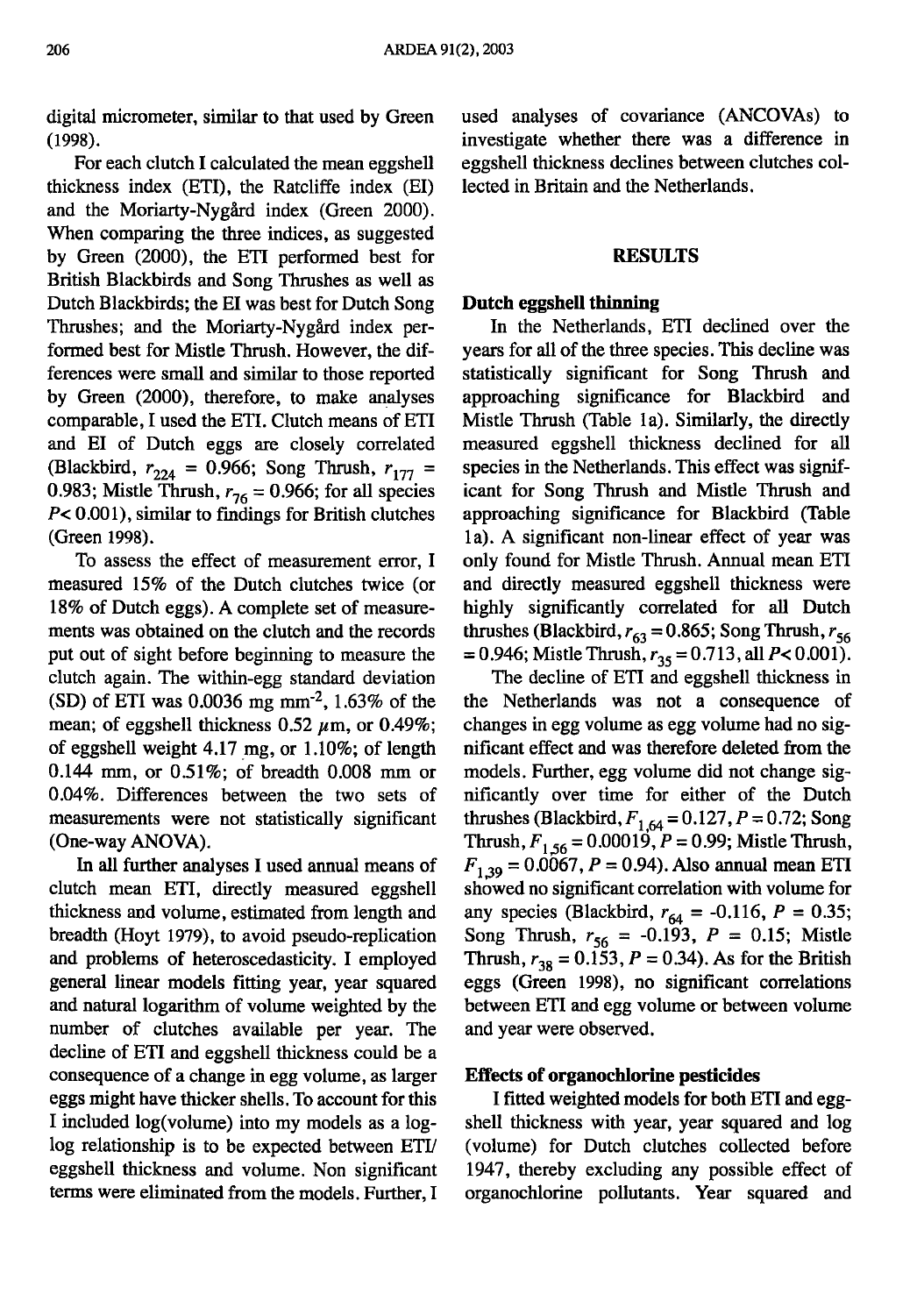| (A) The Netherlands | Model     |                                                             | $F$ -value         | P       |
|---------------------|-----------|-------------------------------------------------------------|--------------------|---------|
| <b>Blackbird</b>    | ETI       | $0.386 - 0.000080$ * year                                   | $F_{1,64} = 3.35$  | 0.072   |
|                     | thickness | 192 - 0.0408 * year                                         | $F_{1,63} = 2.90$  | 0.093   |
| Song Thrush         | ETI       | $0.478 - 0.00014$ * year                                    | $F_{1,56} = 6.11$  | 0.017   |
|                     | thickness | $244 - 0.0745$ * year                                       | $F_{1,56} = 6.49$  | 0.014   |
| Mistle Thrush       | ETI       | $24.92 - 0.026$ * year<br>$+0.000006655*$ year <sup>2</sup> | $F_{2,38} = 2.32$  | 0.114   |
|                     |           | thickness 13304 - 13.63 * year+ 0.0035 * year <sup>2</sup>  | $F_{2,35} = 3.90$  | 0.020   |
| (B) Britain         |           |                                                             |                    |         |
| <b>Blackbird</b>    | ETI       | $0.491 - 0.00014$ * year                                    | $F_{1.99} = 23.50$ | $0.001$ |
|                     | thickness | 301 - 0.0990 * year                                         | $F_{1,78} = 17.22$ | $0.001$ |
| Song Thrush         | ETI       | $0.385 - 0.000092$ * year                                   | $F_{1,88} = 8.88$  | 0.004   |
|                     | thickness | 174 - 0.0393 * year                                         | $F_{1,74} = 5.72$  | 0.019   |
| Mistle Thrush       | log(ETI)  | $-1.102 - 0.00034$ * year                                   | $F_{2.80} = 6.30$  | 0.003   |
|                     |           | $+0.139 * log(volume)$                                      |                    |         |
|                     | thickness | not measured                                                |                    |         |

Table 1. Results of weighted least squares regression analyses of annual mean ETI (mg mm<sup>-2</sup>) and eggshell thickness  $(\mu m)$  for The Netherlands and Britain.

**Table 2** Results from ANCOVAs comparing Dutch and British data of annual mean ETI (mg mm-2) and eggshell thickness  $(\mu m)$ .

| <b>ETI</b>                | Term           | $F$ -value          | P       |
|---------------------------|----------------|---------------------|---------|
| Blackbird                 | year           | $F_{1,164} = 24.82$ | $0.001$ |
|                           | country        | $F_{1,164} = 26.01$ | $0.001$ |
|                           | year * country | $F_{1,163} = 1.12$  | 0.292   |
| Song Thrush               | year           | $F_{1,146} = 14.88$ | $0.001$ |
|                           | country        | $F_{1,145} = 0.16$  | 0.687   |
|                           | year * country | $F_{1,144} = 0.66$  | 0.417   |
| Mistle Thrush             | year           | $F_{1,121} = 5.62$  | 0.019   |
|                           | country        | $F_{1,120} = 0.90$  | 0.902   |
|                           | year * country | $F_{1,119} = 0.21$  | 0.213   |
| <b>Eggshell thickness</b> |                |                     |         |
| Blackbird                 | year           | $F_{1,142} = 15.96$ | $0.001$ |
|                           | country        | $F_{1,142} = 12.48$ | $0.001$ |
|                           | year * country | $F_{1,141} = 2.70$  | 0.103   |
| Song Thrush               | year           | $F_{1,131} = 10.23$ | 0.002   |
|                           | country        | $F_{1,131} = 4.62$  | 0.033   |
|                           | year * country | $F_{1,130} = 1.24$  | 0.268   |
| Mistle Thrush             | not measured   |                     |         |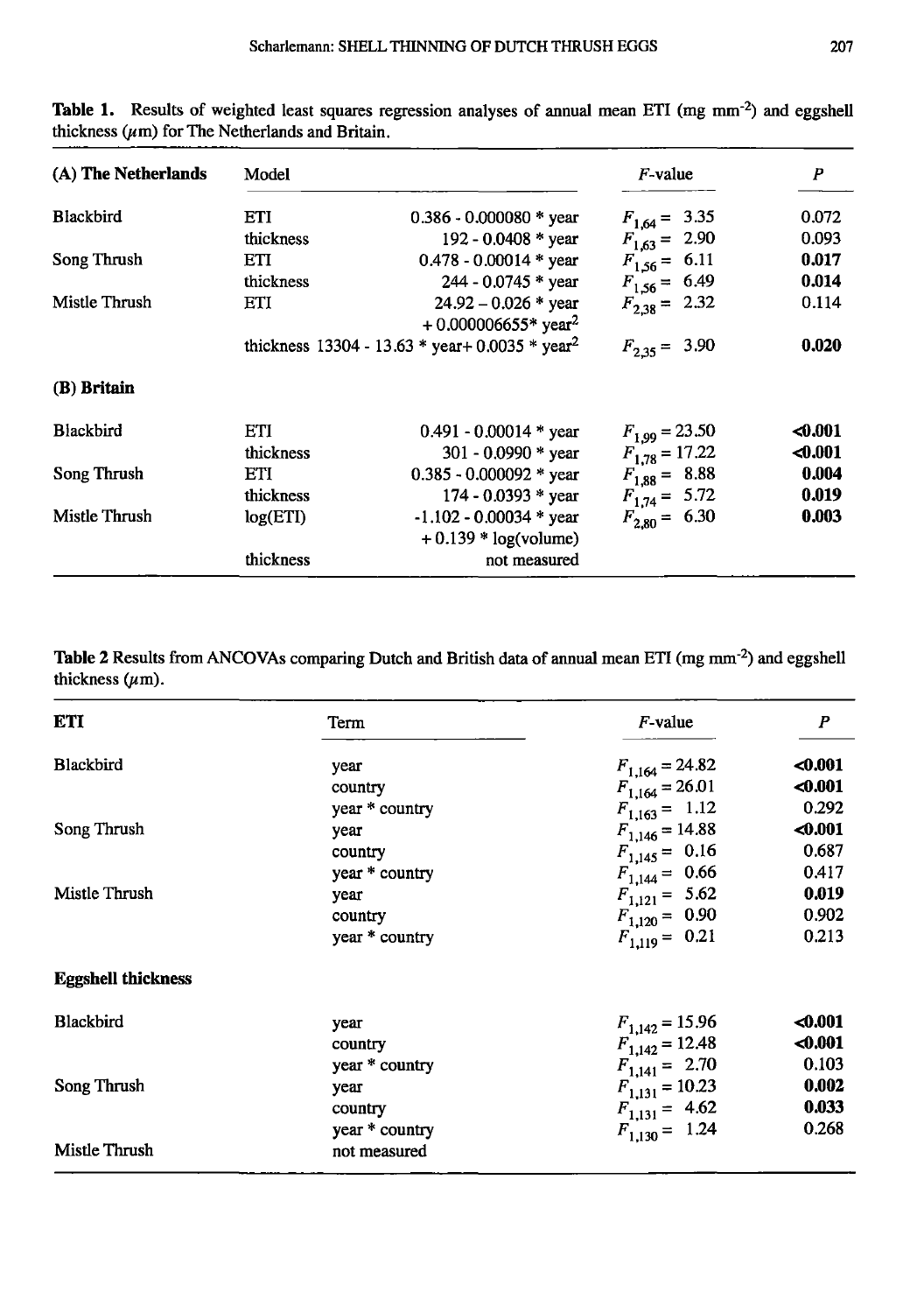log(volume) were not significant for any of the species. The signs of the slopes for year versus ETI or shell thickness were still negative for all species, but only statistically significant for Song Thrush and approaching significance for Mistle Thrush (Blackbird,  $F_{1,41/40} = 0.06/0.34$  [ETI/ eggshell thickness],  $P = 0.80/0.56$ ; Song Thrush,  $F_{1,42/42} = 4.92/6.60$ ,  $P = 0.03/0.01$ ; Mistle Thrush  $F_{1,31/28} = 3.55/6.22, P = 0.07/0.02$ . The data after 1947 were too limited, due to collecting being made illegal, to allow statistically meaningful comparisons with eggs collected before the introduction of organochlorine pesticides.

#### Comparison of Dutch and British trends

In Britain, the ETI and directly measured eggshell thickness declined highly significantly over the years for all three thrushes (Table 1b), as previously shown by Green (1998). Egg volume had no significant effect on ETI or shell thickness for Blackbird and Song Thrush, but significantly affected ETI of Mistle Thrush. However, egg volume did not change significantly over time for any of the British thrushes (Blackbird,  $F_{1,99} = 1.65$ ,  $P = 0.203$ ; Song Thrush,  $F_{1,88} =$  $0.0071$ ,  $P = 0.933$ ; Mistle Thrush,  $F_{1,81} = 0.021$ ,  $P = 0.886$ ) and ETI was not significantly correlated with volume for any species (Green 1998).

To assess the magnitude of the decline in Britain and the Netherlands, I compared the mean ETI and thickness values between 1850 and 1890 with an estimate from the fitted models for 1960, as suggested by Green (1998). The decline in ETI (eggshell thickness) of Dutch clutches was 1.12% (2.20%) of the 1850-1890 value for Blackbird, and 5.20% (6.35%) for Song Thrush. There are insufficient data for Dutch Mistle Thrush between 1850 and 1890 to calculate a mean. For British clutches the decline was 5.94% (7.27%) for Blackbird, 3.48% (3.28%) for Song Thrush, and 2.23% for Mistle Thrush.

When comparing changes in eggshell thickness between countries, there were no statistically significant differences in slopes of ETI and eggshell thickness for Dutch and British clutches (Table 2). The quadratic effect of year, initially included for Dutch Mistle Thrush (Table 1a), was



Fig. 1 Relationship between annual mean eggshell thickness index (mg mm<sup>-2</sup>) ( $\pm$  SE) and year of collection for British (0) and Dutch (e) Blackbird *Turdus merula,* Song Thrush *T. philomelos,* and Mistle Thrush *T. viscivorus.* Weighted regression lines for year shown for Dutch  $(-)$  and British  $(- -)$  data; for full models see Table I. For Mistle Thrush the weighted regression lines for both linear and quadratic effect of year are shown. British data from Green (1998).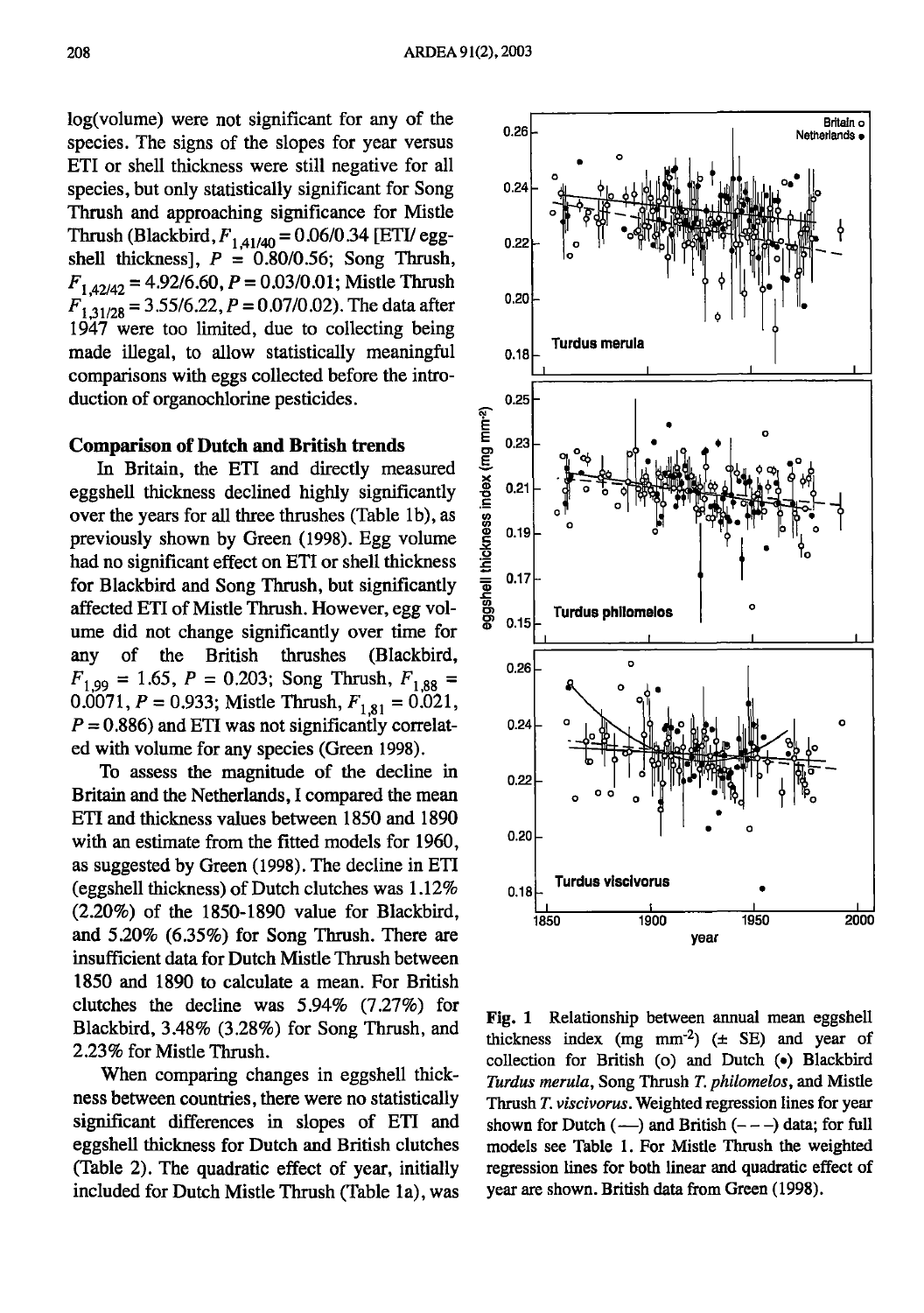removed from the ANCOVA after inclusion of country effects, as the quadratic effect of year was non significant  $(F_{1,120} = 0.095, P = 0.758)$  as well as its interaction with country  $(F_{1,118} = 1.51,$  $P = 0.221$ . Similarly, the effect of egg volume was non significant once country effects were allowed for  $(F_{1,119} = 3.43, P = 0.066)$ . Further, there was no statistically significant difference between the intercepts for ETI of Dutch and British Song Thrush and Mistle Thrush eggs (Table 2), i.e. one intercept and slope were sufficient for both countries. The ETI of Blackbird declined similarly in Britain and the Netherlands, but eggs were 1.4% thicker in the Netherlands compared to Britain as indicated by the significant difference in ETI between countries (Table 2). The eggshell thickness declined similar in both countries for Blackbird and Song Thrush (Table 2), but a significant effect of country remained, indicating differences in eggshell thickness between the two countries. Eggshells of Blackbird and Song Thrush were thicker in the Netherlands by 1.2% and 0.9%, respectively.

The ETI and shell thickness of British and Dutch Song Thrush and Mistle Thrush declined similar in both countries prior to the widespread introduction of organochlorine pesticides in 1947. The slopes for ETI and eggshell thickness were not significantly different between the two countries prior to 1947 (ANCOVA: year \* country interaction for Song Thrush, <sup>F</sup>*<sup>i</sup> ,103/96 <sup>=</sup>* 0.387/0.137 [ETI/eggshell thickness], *<sup>P</sup> <sup>=</sup>* 0.54/0.71; Mistle Thrush,  $F_{1,92} = 0.773$ ,  $P = 0.38$ , thickness not measured), but were significantly different between countries for Blackbird  $(F_{1,106/95} = 4.79/6.61, P = 0.03/0.01).$ 

#### **DISCUSSION**

Eggshell thickness of three species of thrush has declined over the past 150 years. The decline in the Netherlands is very similar to that observed in Britain, though not always statistically significant. It should be noted that the small samples and the scarcity of clutches obtained in the 19<sup>th</sup> century from the Netherlands reduce the statistical power of the models compared with those for Britain. This might explain the non-significant declines in shell thickness for Blackbird and the difference in shell thickness declines in Britain and the Netherlands before 1947.

The observed declines were probably not caused by organochlorine pesticides that caused a step-wise decline in raptor eggshell thickness (Ratcliffe 1970; Anderson & Hickey 1972; Newton 1979). Eggshell thickness of thrushes declined gradually, starting well before the introduction of DDT. The trends might be artefacts of egg preparation methods or museum storage. Thinner shelled eggs might break more easily during preparation and handling, however there is no reason to assume that preparation techniques or care during handling would have changed over time. Also, thin shelled or abnormal eggs might have been removed or eaten by birds before these could have been collected, such behaviour has been reported for Great Tits *Parus Major* (Graveland & Berends 1997), however I cannot control for this effect. Further, eggshell fragments were not measured, as I could not determine which part of the egg such fragments came from. Because of these potential biases the observed trends might be a rather conservative estimate of actual declines of eggshell thickness in the wild.

During museum storage, the probability of egg breakage might depend on shell thickness and might be constant over time. If this was the case, then more of the older thin-shelled eggs might have broken, potentially giving rise to the observed declines in eggshell thickness over time. However, egg breakage occurs rarely in collections and is likely to be accidental, affecting eggs irrespective of their shell thickness. Further, accumulation of dust or the application of preservatives to suppress the growth of mould would alter eggshell weight and hence the ETI. However, similar trends were found for measured eggshell thickness, which is not affected by such contamination (Green 1998).

Shell defects of passerines have been related to the calcium content of soil (Graveland *et at.* 1994) and shell thickness to the acidity of stream water (Ormerod *et al.* 1988; Nybø *et al.* 1997).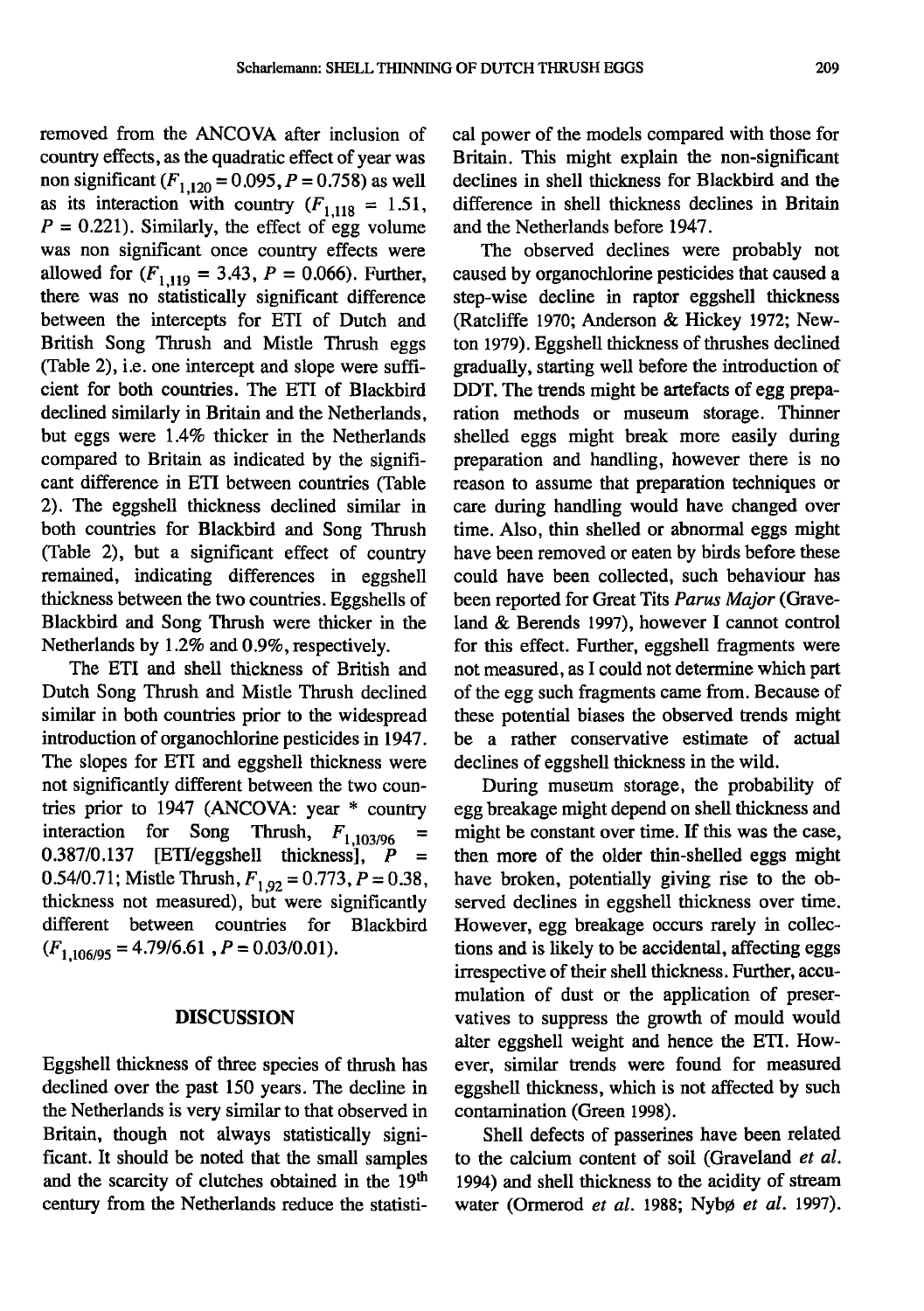Reduced calcium availability caused by acid deposition is thought to affect invertebrates, especially snails that form an important calcium source in the diet of Great Tits prior to laying (Graveland & van der Wal 1996). However, Blue Tits *Parus cearuleus* on acid-sensitive soils in Scotland appear less affected by acidification than Dutch birds (Ramsay & Houston 1999). Both the Netherlands and Britain have been affected by acid rain, with the Netherlands having slightly less sensitive soils than Britain (Posch *et al.* 1999). However, the decline of eggshell thickness in both countries is similar for all three thrushes. Metal pollution is also known to affect eggshell quality (Nyholm 1981; £eva & Lehikoinen 1995), but is unlikely to have affected birds over such long time periods and spatial scale, as metal pollution tends to be concentrated around sources (e.g. smelters) and affects birds locally (Eeva & Lehikoinen 1995).

The causes of the eggshell thickness decline are unknown, but eggs are affected similarly in both Britain and the Netherlands. Further research is required to investigate geographical differences in eggshell thickness and environmental properties to find a possible cause of the observed eggshell thickness decline.

#### **ACKNOWLEDGEMENTS**

I am supported by a studentship funded jointly by the Royal Society for the Protection of Birds and The Natural History Museum. My trip to the ZMA was funded by a TMR Large-Scale Facilities grant. I am grateful to René Dekker, Hein van Grouw, Tineke Prins and Kees Roselaar for advice and access to the collections and to Rhys Green for letting me use his data for British thrushes. Rhys Green, Robert Prys-Jones, Jaap Graveland, Christiaan Both, and an anonymous reviewer provided valuable comments and discussion.

#### **REFERENCES**

- Anderson D.W. & JJ. Hickey. 1972. Eggshell changes in certain North American birds. In: K.H. Voous (ed.) Proc. 15th Intern. Om. Congr.: 514-540. El. Brill, Leiden.
- Eeva T. & E. Lehikoinen. 1995. Egg shell quality, clutch size and hatching success of the Great Tit *(Parus major)* and the pied flycatcher *(Ficedula hypoleuca)* in an air pollution gradient. Oecologia 102: 312-323.
- Graveland 1. & AE. Berends. 1997. Timing of the calcium intake and effect of calcium deficiency on behaviour and egg laying in captive Great Tits, *Parus major.* Physio1. Zool. 70: 74-84.
- Graveland J. & R. van der Wal. 1996. Decline in snail abundance due to soil acidification causes eggshell defects in forest passerines. Oecologia 105: 351-360.
- Graveland J., R. van der Wal, J.H. van Balen & A.J. van Noordwijk. 1994. Poor reproduction in forest passerines from decline of snail abundance on acidified soils. Nature 368: 446-448.
- Green R.E. 1998. Long-term decline in the thickness of eggshells of thrushes, *Turdus* spp., in Britain. Proc. Roy. Soc. Lond. B BioI. Sci. 265: 679-684.
- Green *RE.* 2000. An evaluation of three indices of eggshell thickness. Ibis 142: 676-679.
- Hoyt DF. 1979. Practical methods of estimating volume and fresh weight of bird eggs. Auk 96: 73-79.
- Newton I. 1979. Population ecology of raptors. T. & AD. Poyser, Berkhamsted.
- Nybø S., M. Staurnes & K. Jerstad. 1997. Thinner eggshells of Dipper *(Cinelus cinelus)* eggs from an acidified area compared to a non-acidified area in Norway. Water, Air, and Soil Pollut. 93: 255-266.
- Nyholm N*El.* 1981. Evidence of involvement of aluminium in causation of defective formation of eggshells and of impaired breeding in wild passerine birds. Env. Res. 26: 363-371.
- Ormerod S.J., K.R. Bull, C.P. Cummins, S.J. Tyler & J.A. Vickery. 1988. Egg mass and shell thickness in Dippers *Cinelus cinclus* in relation to stream acidity in Wales and Scotland. Environ. Poll. 55: 107-121.
- Posch M., P.A.M. de Smet, J.-P. Hettelingh & R.J. Downing (ed.) 1999.Calculation and mapping of critical thresholds in Europe: status report 1999. RIVM, National Institute of Public Health and the Environment, Bilthoven, The Netberlands.
- Ramsay SL. & D.C. Houston. 1999. Do acid rain and calcium supply limit eggshell formation for Blue Tits *(Parus caeruleus)* in the UK? J. Zooi. Lond. 247: 121-125.
- Ratcliffe DA. 1970. Changes attributable to pesticides in egg breakage frequency and eggshell thickness in some British birds. 1. App1. Eco1.17: 67-107.

#### **SAMENVATTING**

In Groot-Brittannie is bij vier soorten lijsters (Merel *Turdus merula,* Zanglijster *T. philomelos,* Grote Lijster *T. viscivorus* en Beflijster *T. torquata)* de schaaldikte van eieren in museumcolIecties in de loop van de afgelopen ISO jaar afgenomen. In dit artikel analyseert de auteur de dikte van eischalen van drie soorten lijsters uit Nederlandse musea en vergelijkt deze met de Britse gegevens. In Nederland werd bij alle drie soorten een afname in eischaaldikte gevonden, die vergelijkbaar was met de in Groot-Brittannie gevonden trends. Hoewel de trends door de jaren heen vergelijkbaar zijn,